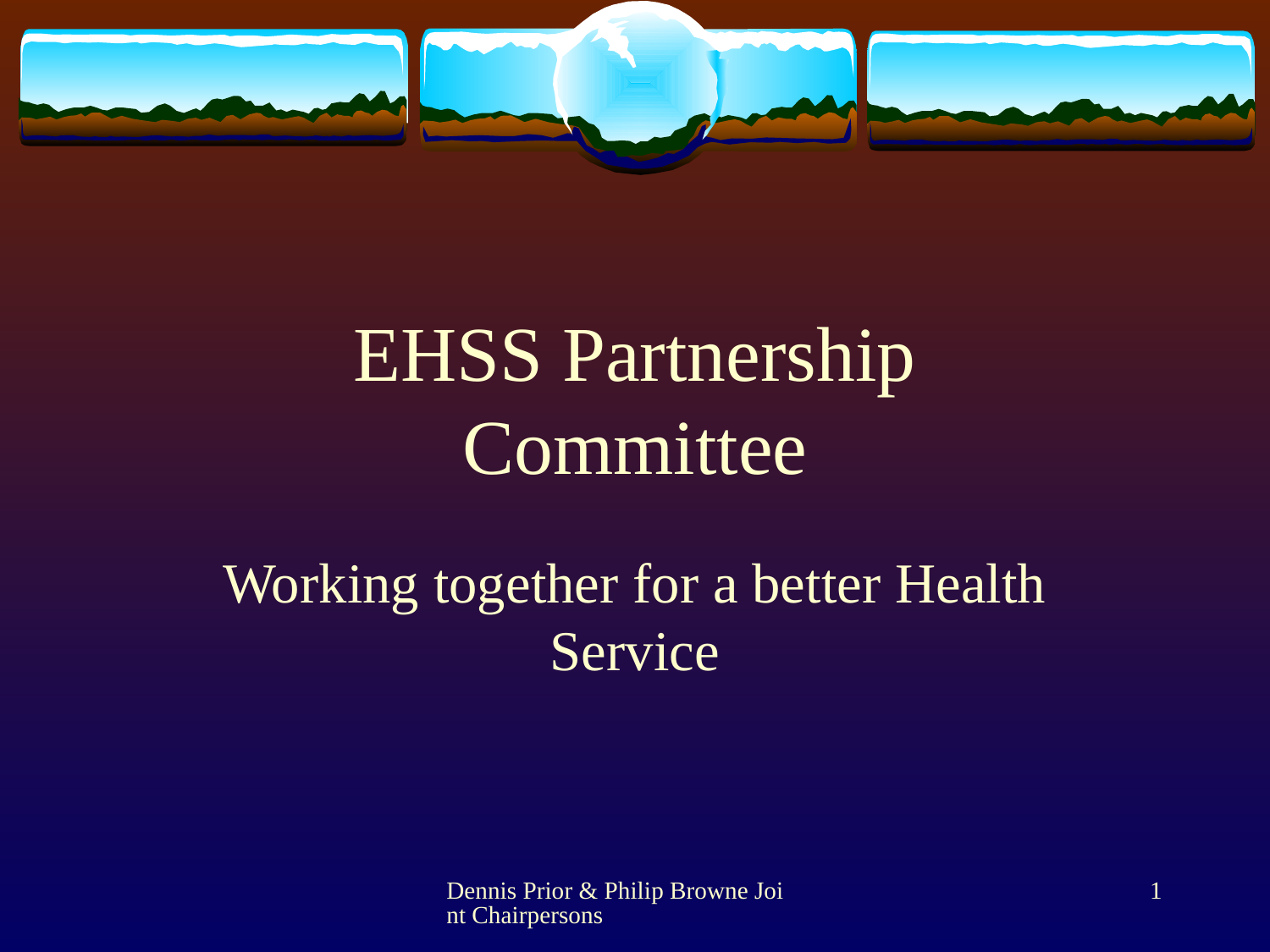

### Content

- \* Background \* Steering group
- Partnership Committee
- Partnership approach/Types of Issues
- \* Expectations
- \* Benefits of Partnership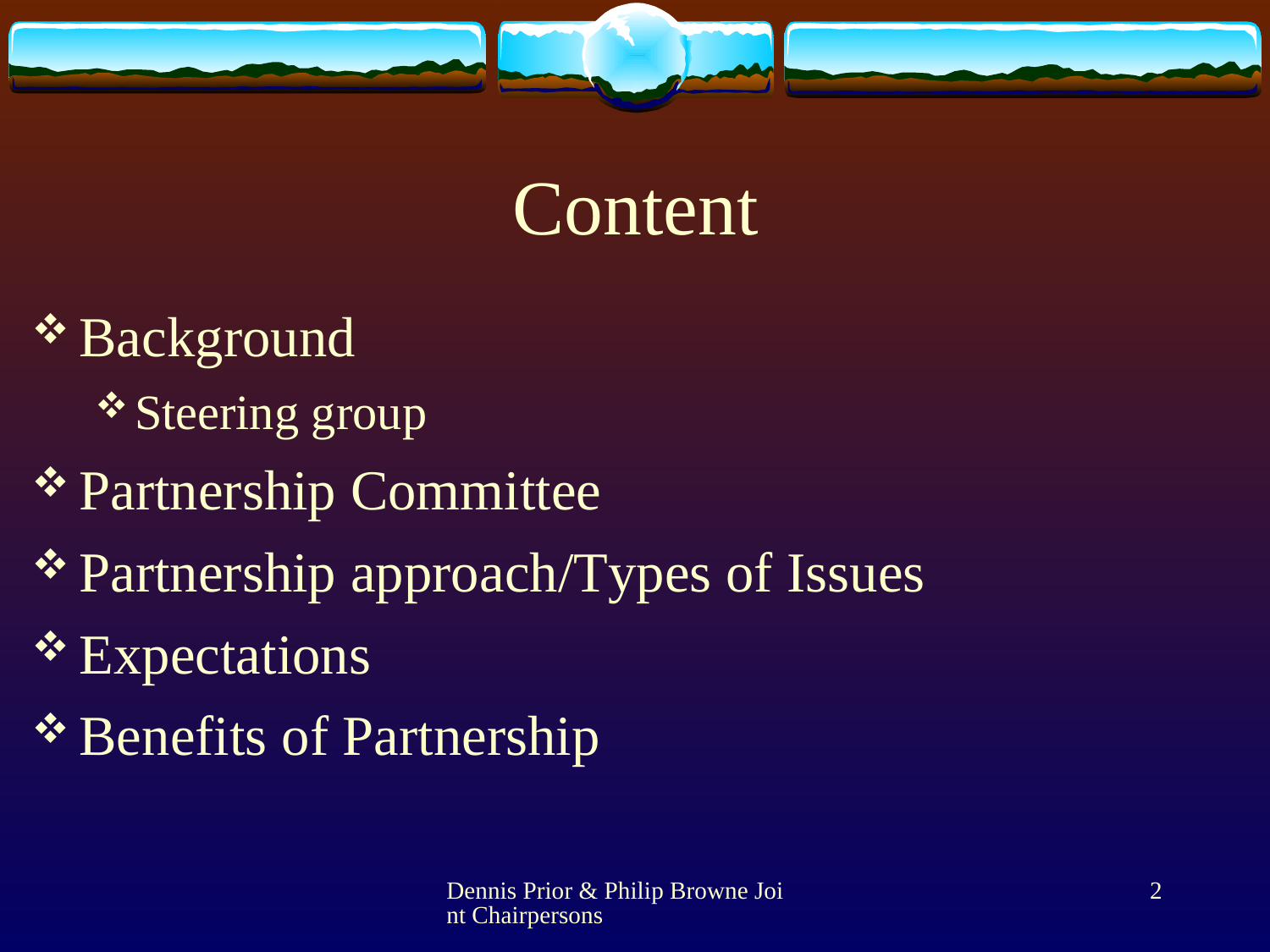

## Background

<u>**<sup>❖</sup> Steering Group set up**</u> To oversee issues arising during the transition from EHB to new Health Authority

#### **\*** Participants

Director of Shared Services, Senior Personnel from each Directorate and Staff represenatives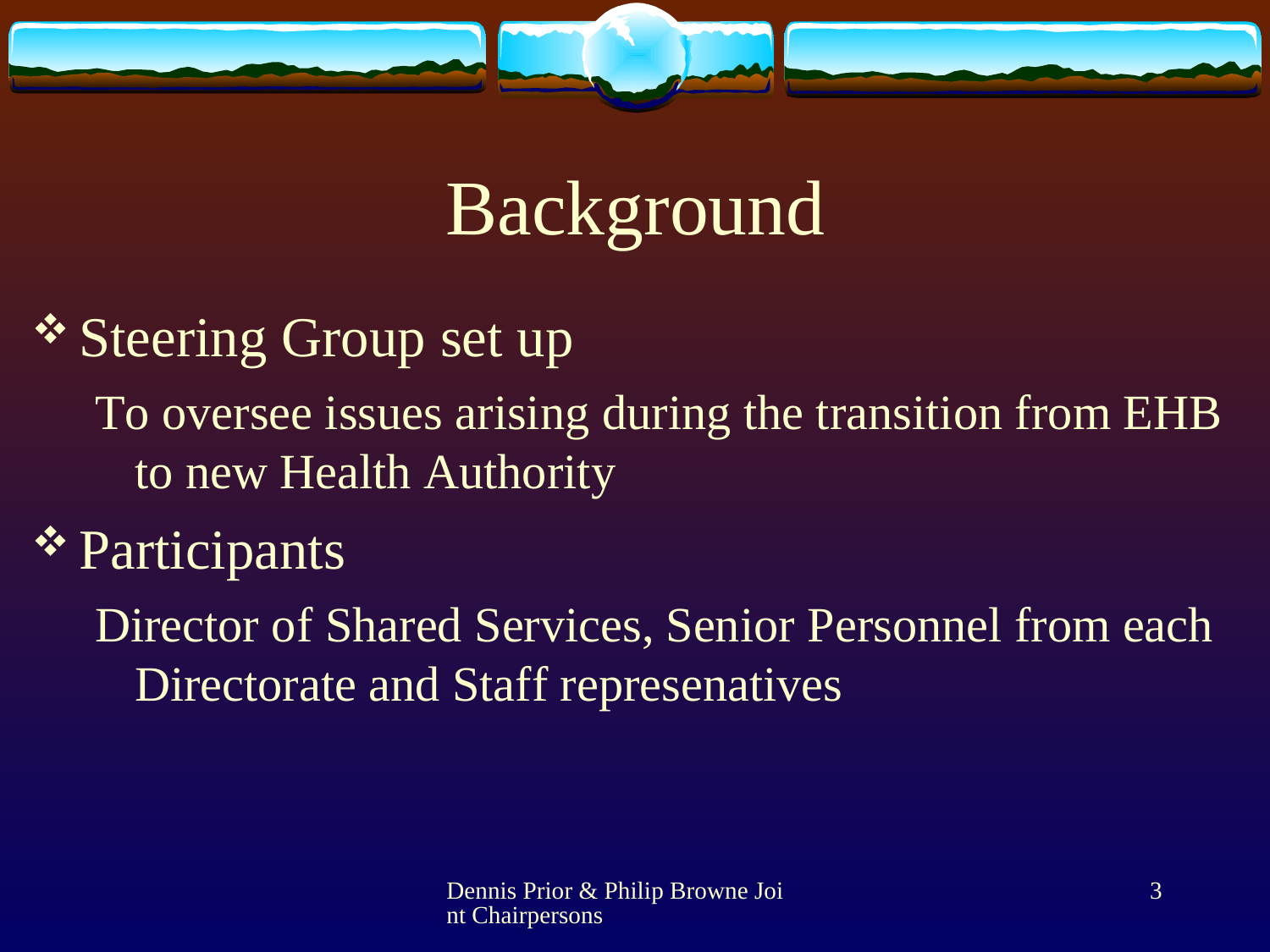# Partnership Committee

- Philip Browne (Joint Chair) IMPACT Representative
- Dennis Prior (Joint Chair) Management Representive
- Helen Fox IMPACT Representative
- Paula Lawler Management Representative
- **\*** Tadhg Costello Management Representative
- James Fox SIPTU Representative
- Ann Kennedy Management Representative
- Paddy Byrne Management Representative
- **\*** Miriam Keegan Management Representative
- Tom Pierse IMPACT Representative
- Matt Travers IMPACT Representative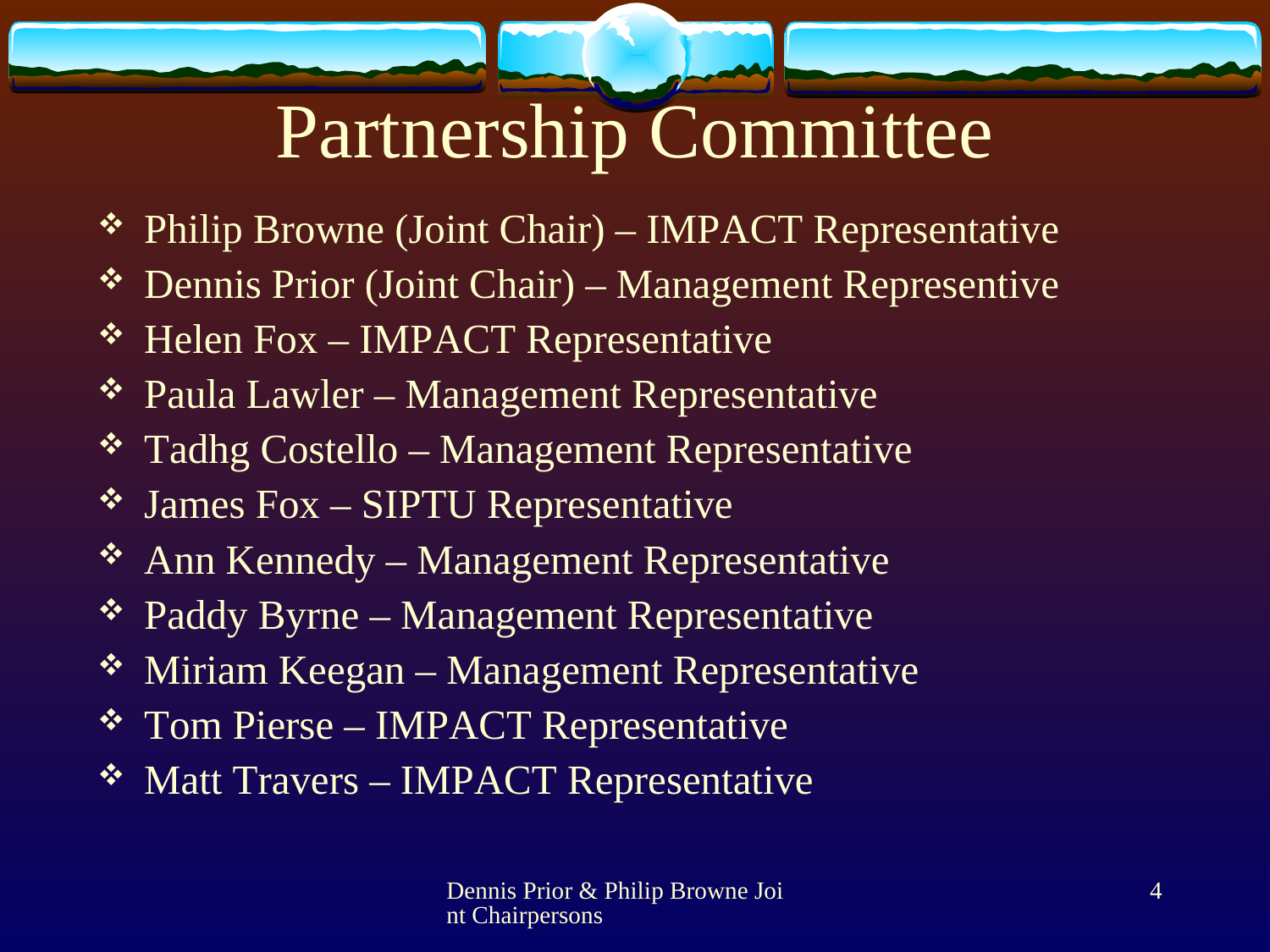

## Partnership Is Not

- Not suitable for all issues e.g.
- \* Individual grievances
- \* Disciplinary
- *❖* Bullying
- Sexual harassment

These issues are covered under existing HR procedures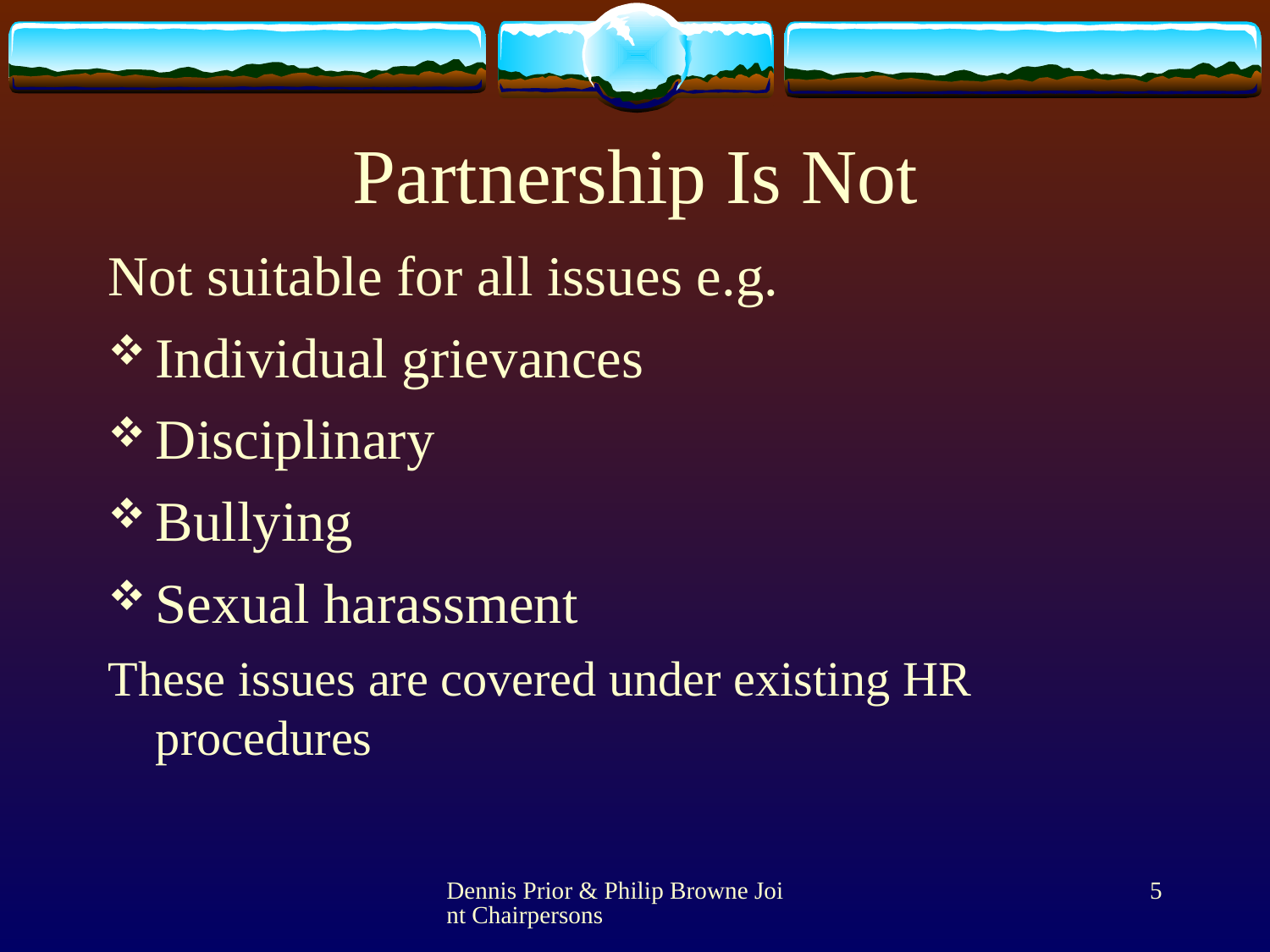## Partnership Includes

- Suitable for issues concerning:
- Modernisation
- \* New forms of work Organisation
- Financial Involvement
- \* Composition of workforce
- \* Health & safety
- \* Representation Arrangements
- **\*** Flexibility & innovation
- **\*** Training issues
- Personal Development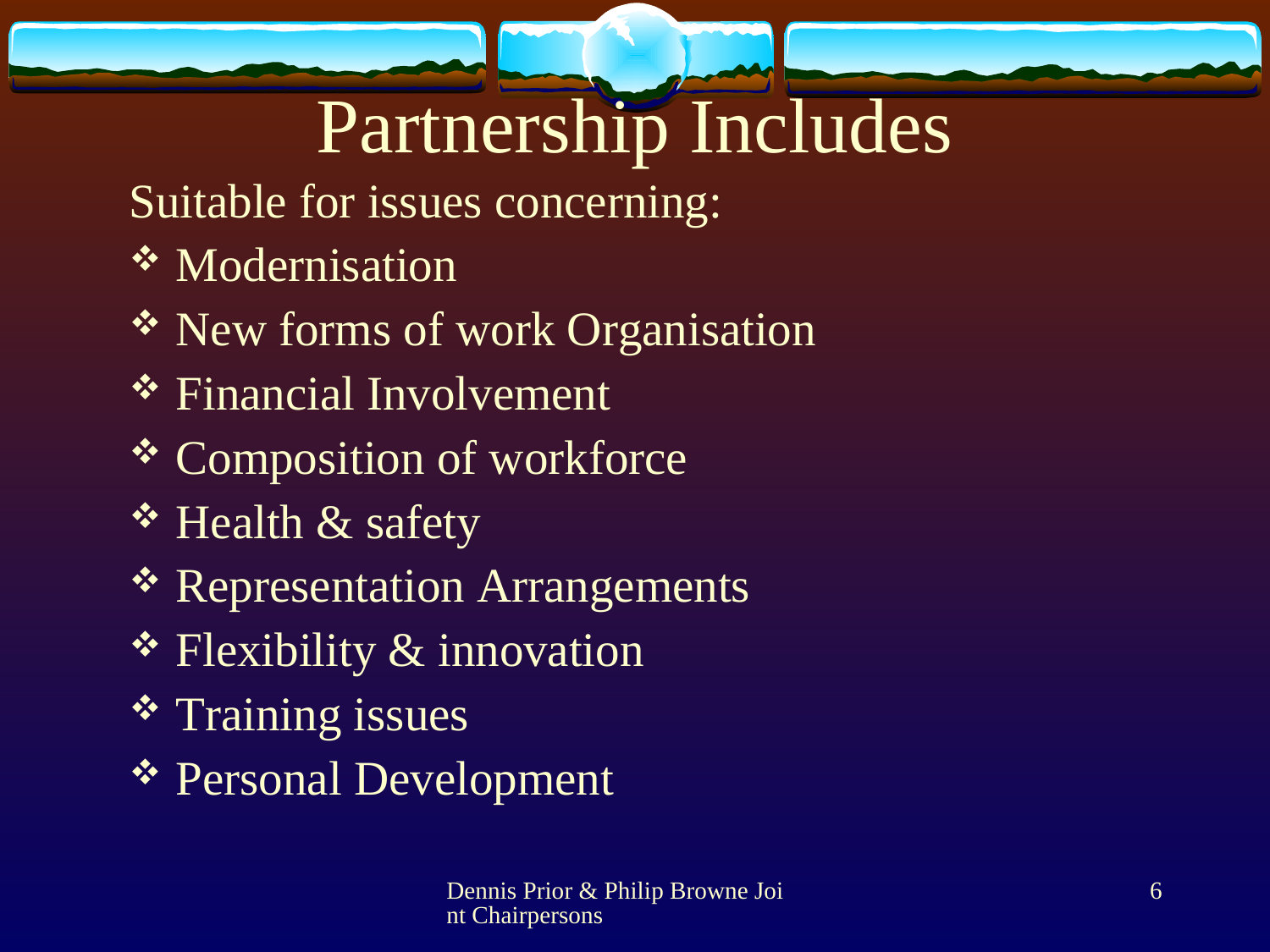## Expectations of Committee

- \* Commitment from and by all
- \* Full participation
- \* Consensus decision making
- \* Quality decisions
- Full implementation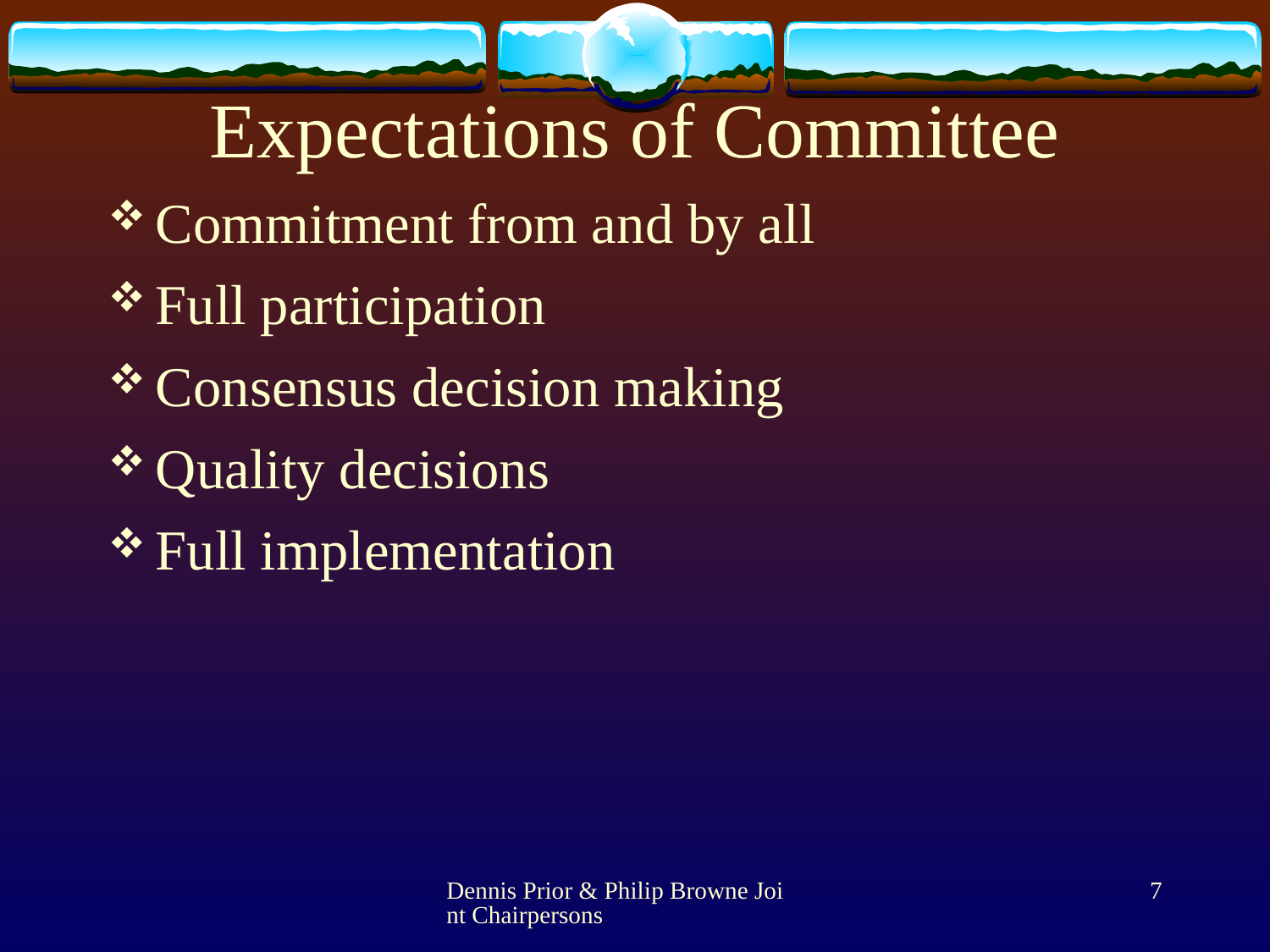

## **Benefits**

- Improved opportunities for employees to participate in the development of the organisation
- Improved service delivery which will benefit our customers
- Greater involvement between union & management in the decision making process